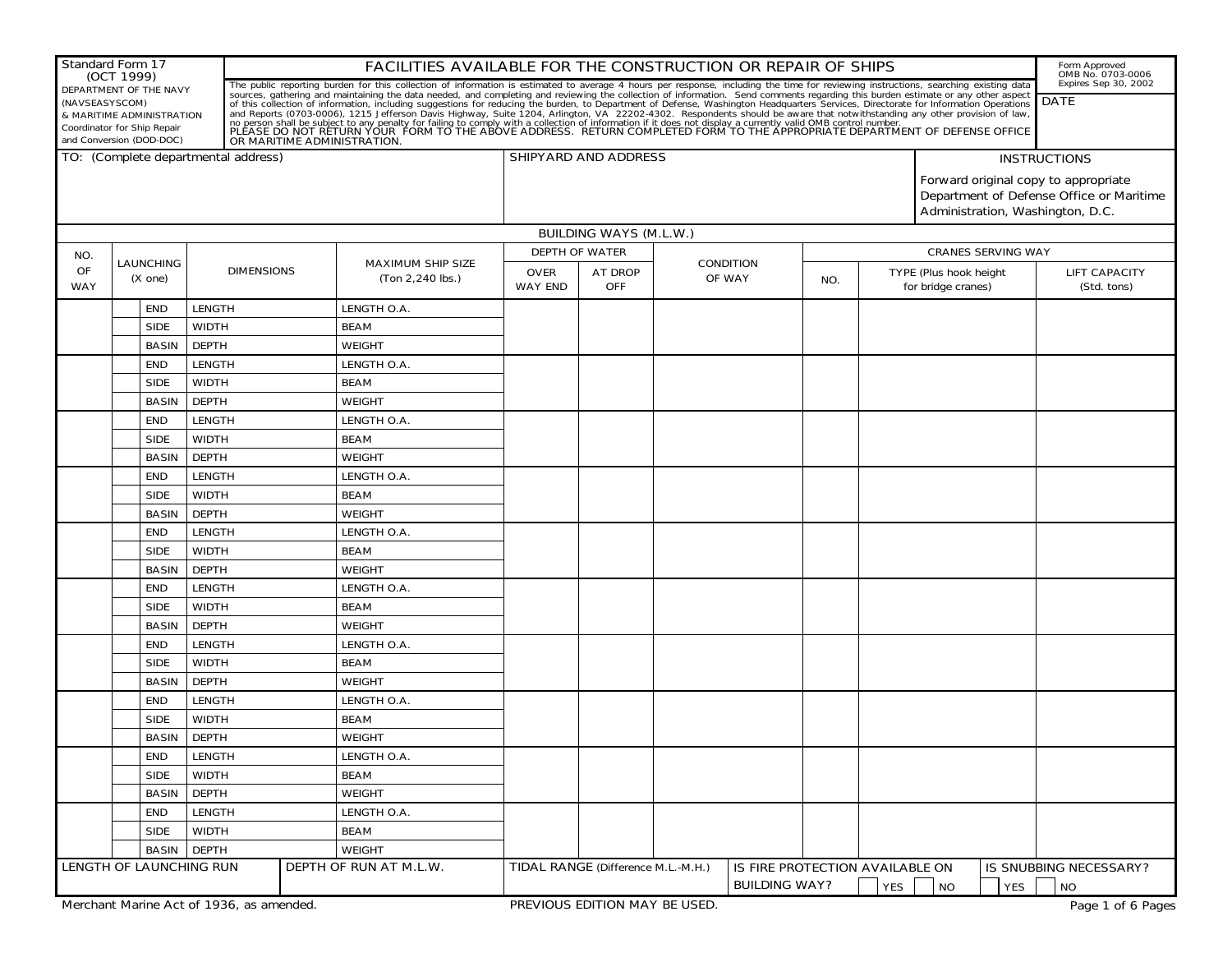|                                                                      | SHIP'S BERTHS (Piers, Wharves, Bulkheads, Mooring Dolphins (M.L.W.))                                                         |                     |                                                                                       |                |                                                                       |                   |                             |                                                           |                                                            |                                              |             |                  |                                    |                                                                          |
|----------------------------------------------------------------------|------------------------------------------------------------------------------------------------------------------------------|---------------------|---------------------------------------------------------------------------------------|----------------|-----------------------------------------------------------------------|-------------------|-----------------------------|-----------------------------------------------------------|------------------------------------------------------------|----------------------------------------------|-------------|------------------|------------------------------------|--------------------------------------------------------------------------|
|                                                                      |                                                                                                                              |                     | <b>LENGTH</b>                                                                         |                | <b>WATER DEPTH</b>                                                    | <b>HEIGHT</b>     | <b>USE REPAIR</b>           |                                                           | <b>SERVICE AVAILABLE</b><br>(Use abbreviations of          |                                              |             |                  | <b>CRANES SERVING BERTHS, ETC.</b> |                                                                          |
| NO.                                                                  | <b>TYPE</b>                                                                                                                  | (Actual and Usable) |                                                                                       | <b>INBOARD</b> | <b>OUTBOARD</b>                                                       | OF<br><b>DOCK</b> | AND/OR<br><b>OUTFITTING</b> | services and units of measure<br>notated<br>under legend) |                                                            |                                              | NO.         |                  | TYPE (Hook height<br>above M.L.W.) | <b>LIFT CAPACITY</b><br>(Std. tons)                                      |
|                                                                      |                                                                                                                              | ACT.                |                                                                                       |                |                                                                       |                   |                             |                                                           |                                                            |                                              |             |                  |                                    | <b>LIFT</b>                                                              |
|                                                                      |                                                                                                                              | USE.                |                                                                                       |                |                                                                       |                   |                             |                                                           |                                                            |                                              |             |                  |                                    | <b>REACH</b>                                                             |
|                                                                      |                                                                                                                              | ACT.                |                                                                                       |                |                                                                       |                   |                             |                                                           |                                                            |                                              |             |                  |                                    | <b>LIFT</b>                                                              |
|                                                                      |                                                                                                                              | USE.                |                                                                                       |                |                                                                       |                   |                             |                                                           |                                                            |                                              |             |                  |                                    | <b>REACH</b>                                                             |
|                                                                      |                                                                                                                              | ACT.                |                                                                                       |                |                                                                       |                   |                             |                                                           |                                                            |                                              |             |                  |                                    | <b>LIFT</b>                                                              |
|                                                                      |                                                                                                                              | USE.                |                                                                                       |                |                                                                       |                   |                             |                                                           |                                                            |                                              |             |                  |                                    | <b>REACH</b>                                                             |
|                                                                      |                                                                                                                              | ACT.                |                                                                                       |                |                                                                       |                   |                             |                                                           |                                                            |                                              |             |                  |                                    | <b>LIFT</b>                                                              |
|                                                                      |                                                                                                                              | USE.                |                                                                                       |                |                                                                       |                   |                             |                                                           |                                                            |                                              |             |                  |                                    | <b>REACH</b>                                                             |
|                                                                      |                                                                                                                              | ACT.                |                                                                                       |                |                                                                       |                   |                             |                                                           |                                                            |                                              |             |                  |                                    | <b>LIFT</b>                                                              |
|                                                                      |                                                                                                                              | USE.                |                                                                                       |                |                                                                       |                   |                             |                                                           |                                                            |                                              |             |                  |                                    | <b>REACH</b>                                                             |
|                                                                      |                                                                                                                              | ACT.                |                                                                                       |                |                                                                       |                   |                             |                                                           |                                                            |                                              |             |                  |                                    | <b>LIFT</b>                                                              |
|                                                                      | USE.                                                                                                                         |                     |                                                                                       |                |                                                                       |                   |                             |                                                           |                                                            |                                              |             |                  | <b>REACH</b>                       |                                                                          |
|                                                                      | ACT.                                                                                                                         |                     |                                                                                       |                |                                                                       |                   |                             |                                                           |                                                            |                                              |             |                  | <b>LIFT</b>                        |                                                                          |
|                                                                      |                                                                                                                              | USE.                |                                                                                       |                |                                                                       |                   |                             |                                                           |                                                            |                                              |             |                  |                                    | <b>REACH</b>                                                             |
|                                                                      |                                                                                                                              | ACT.                |                                                                                       |                |                                                                       |                   |                             |                                                           |                                                            |                                              |             |                  |                                    | <b>LIFT</b>                                                              |
|                                                                      |                                                                                                                              | USE.                |                                                                                       |                |                                                                       |                   |                             |                                                           |                                                            |                                              |             |                  |                                    | <b>REACH</b>                                                             |
| DRYDOCKS (Mean HIGH Water) (List building docks under building ways) |                                                                                                                              |                     |                                                                                       |                |                                                                       |                   |                             |                                                           |                                                            |                                              |             |                  |                                    |                                                                          |
|                                                                      | <b>MATERIAL CONSTRUCTED</b><br><b>DOCK</b><br>OF - TYPE<br>FLOATING-(FD); GRAVING-(GD);<br>NO.<br><b>MARINE RAILWAY-(MR)</b> |                     | <b>MAXIMUM SHIP SIZE</b><br><b>ACCOMMODATED</b><br>OVERALL<br><b>LENGTH OA - BEAM</b> |                | <b>LENGTH</b>                                                         |                   |                             |                                                           | <b>CLEAR WIDTH</b>                                         |                                              | DEPTH/DRAFT |                  |                                    | <b>LIFTING CAPACITY</b><br>(Ton 2,240 lbs.)                              |
|                                                                      |                                                                                                                              |                     |                                                                                       |                | AT COPING (GD); AT KEEL BLOCKS;<br>ON PONTOONS ON CRADLE (MR)<br>(FD) |                   | AT TOP;<br>CRADLE<br>(MR)   | AT KEEL<br><b>OVER SILL</b><br><b>BLOCKS</b><br>(GD)      |                                                            | <b>OVER</b><br><b>FLOOR</b><br><b>BLOCKS</b> |             | <b>OVER KEEL</b> |                                    |                                                                          |
|                                                                      |                                                                                                                              |                     |                                                                                       |                |                                                                       |                   |                             |                                                           |                                                            |                                              |             |                  |                                    |                                                                          |
|                                                                      |                                                                                                                              |                     |                                                                                       |                |                                                                       |                   |                             |                                                           |                                                            |                                              |             |                  |                                    |                                                                          |
|                                                                      |                                                                                                                              |                     |                                                                                       |                |                                                                       |                   |                             |                                                           |                                                            |                                              |             |                  |                                    |                                                                          |
|                                                                      |                                                                                                                              |                     |                                                                                       |                |                                                                       |                   |                             |                                                           |                                                            |                                              |             |                  |                                    |                                                                          |
|                                                                      |                                                                                                                              |                     |                                                                                       |                |                                                                       |                   |                             |                                                           |                                                            |                                              |             |                  |                                    |                                                                          |
|                                                                      |                                                                                                                              |                     |                                                                                       |                |                                                                       |                   |                             |                                                           |                                                            |                                              |             |                  |                                    |                                                                          |
|                                                                      | <b>LEGEND</b> (Abbreviations of Services)                                                                                    |                     |                                                                                       |                |                                                                       |                   |                             |                                                           |                                                            |                                              |             |                  |                                    |                                                                          |
|                                                                      | Fresh water - F.W. - G.P.M. - P.S.I.<br>Salt water - S.W. - G.P.M. - P.S.I.                                                  |                     |                                                                                       | Air            | Steam - S - P/HR - P.S.I.<br>- A - C.F.M. - P.S.I.                    |                   |                             |                                                           | Electric power - E-V-AC-AMP<br>Electric power - E-V-DC-AMP |                                              |             |                  |                                    | Fire protection - FP - G.P.M. - P.S.I<br>Sanitary sewer - SS - Yes or No |
|                                                                      | Standard Form 17 (OCT 1999)<br>Page 2 of 6 Pages                                                                             |                     |                                                                                       |                |                                                                       |                   |                             |                                                           |                                                            |                                              |             |                  |                                    |                                                                          |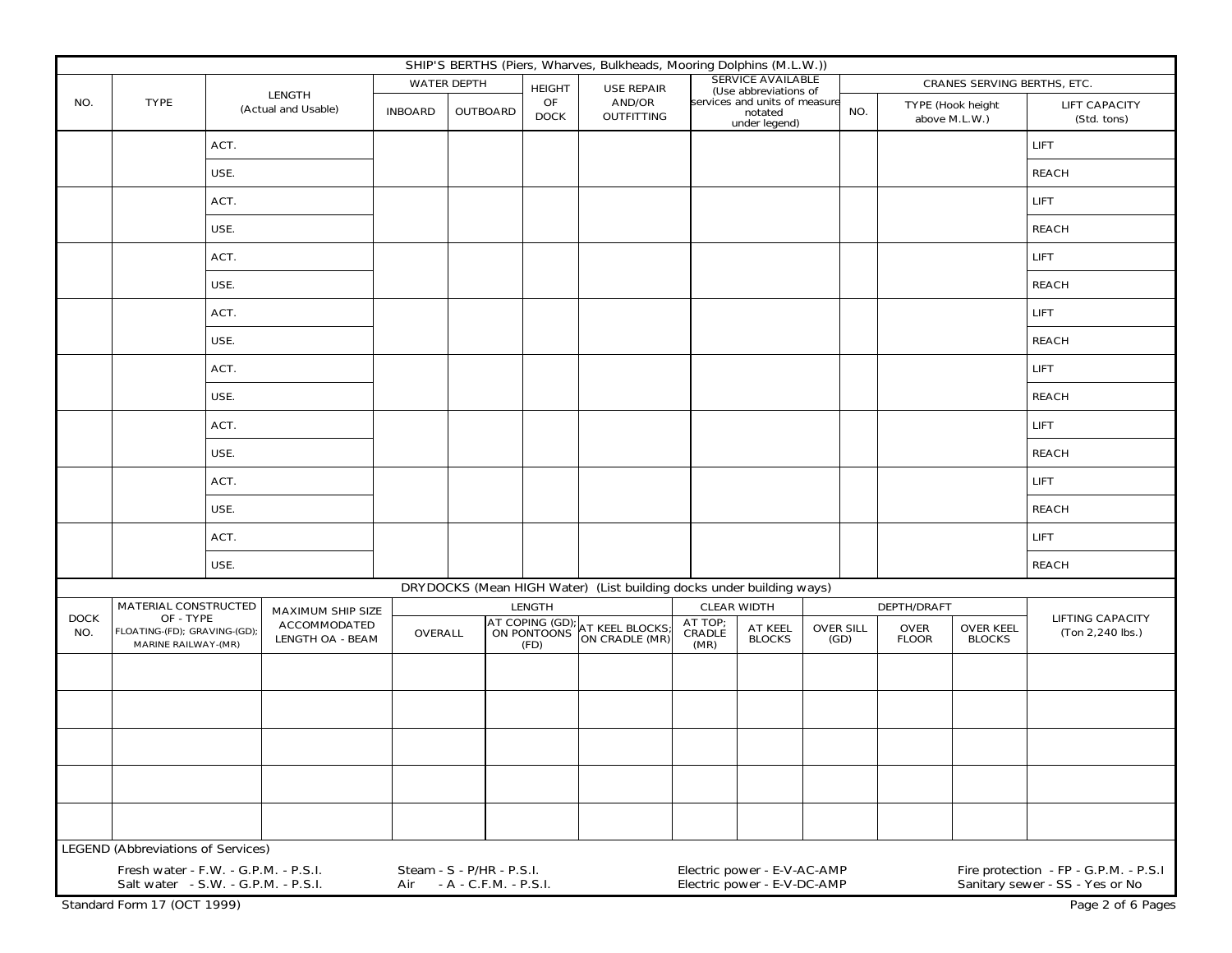| PRINCIPAL SHOPS AND BUILDINGS      |                     |                                                 |  |                                                                                                   |                                      |                     |               |                            |                                                      |                              |                               |                                                |  |                                          |
|------------------------------------|---------------------|-------------------------------------------------|--|---------------------------------------------------------------------------------------------------|--------------------------------------|---------------------|---------------|----------------------------|------------------------------------------------------|------------------------------|-------------------------------|------------------------------------------------|--|------------------------------------------|
|                                    |                     |                                                 |  |                                                                                                   | <b>LARGEST EXIT</b>                  |                     |               |                            |                                                      | WEIGHT OF MATERIAL OR NUMBER |                               | ALL OTHER SHOPS<br>(List names and dimensions, |  |                                          |
| <b>NAME OF SHOP</b><br>OR BUILDING |                     | <b>DIMENSIONS OF</b><br><b>SHOP OR BUILDING</b> |  | <b>MATERIALS PROCESSED</b><br>(See Note)                                                          | <b>WIDTH</b>                         |                     | <b>HEIGHT</b> |                            | AND SIZE OF UNITS PRODUCED<br>PER 8 HOURS (See Note) |                              |                               | include mold loft, if any)                     |  |                                          |
| <b>FABRICATING</b>                 |                     |                                                 |  |                                                                                                   |                                      |                     |               |                            |                                                      |                              |                               |                                                |  |                                          |
| <b>PLATE</b>                       |                     |                                                 |  |                                                                                                   |                                      |                     |               |                            |                                                      |                              |                               |                                                |  |                                          |
| SHEET METAL                        |                     |                                                 |  |                                                                                                   |                                      |                     |               |                            |                                                      |                              |                               |                                                |  |                                          |
| SUBASSEMBLY                        |                     |                                                 |  |                                                                                                   |                                      |                     |               |                            |                                                      |                              |                               |                                                |  |                                          |
| <b>CARPENTER</b>                   |                     |                                                 |  |                                                                                                   |                                      |                     |               |                            |                                                      |                              |                               |                                                |  |                                          |
| <b>WOODWORKING</b>                 |                     |                                                 |  |                                                                                                   |                                      |                     |               |                            |                                                      |                              |                               |                                                |  |                                          |
| <b>BOAT ASSEMBLY</b><br>OR MOLDING |                     |                                                 |  |                                                                                                   |                                      |                     |               |                            |                                                      |                              |                               |                                                |  |                                          |
| <b>MACHINE</b>                     |                     |                                                 |  |                                                                                                   |                                      |                     |               |                            |                                                      |                              |                               |                                                |  |                                          |
| <b>ELECTRICAL</b>                  |                     |                                                 |  |                                                                                                   |                                      |                     |               |                            |                                                      |                              |                               |                                                |  |                                          |
| <b>ELECTRONIC</b>                  |                     |                                                 |  |                                                                                                   |                                      |                     |               |                            |                                                      |                              |                               |                                                |  |                                          |
| <b>PIPE</b>                        |                     |                                                 |  |                                                                                                   |                                      |                     |               |                            |                                                      |                              |                               |                                                |  |                                          |
| GALVANIZING                        |                     |                                                 |  |                                                                                                   |                                      |                     |               |                            |                                                      |                              |                               |                                                |  |                                          |
| <b>FOUNDRY</b>                     |                     |                                                 |  |                                                                                                   |                                      |                     |               |                            |                                                      |                              |                               |                                                |  |                                          |
| RIGGER                             |                     |                                                 |  |                                                                                                   |                                      |                     |               |                            |                                                      |                              |                               |                                                |  |                                          |
|                                    |                     |                                                 |  | NOTE: Indicate materials as steel, aluminum, reinforced plastic, wood, plywood, sheet metal, etc. |                                      |                     |               |                            |                                                      |                              |                               |                                                |  |                                          |
|                                    |                     |                                                 |  |                                                                                                   | SHOP OR YARD CRANES (5 tons or over) |                     |               |                            |                                                      |                              |                               |                                                |  |                                          |
|                                    | <b>BRIDGE TYPE</b>  |                                                 |  |                                                                                                   |                                      |                     |               | STATIONARY, RAIL OR MOBILE |                                                      |                              | HGT. OF HOOK                  |                                                |  |                                          |
| CAP.<br>(Std. tons)                | MAX.<br><b>SPAN</b> | <b>HEIGHT</b><br>OF HOOK                        |  | <b>AREA/SHOP SERVICED</b>                                                                         | <b>TYPE</b>                          | CAP.<br>(Std. tons) |               | MAX.<br><b>REACH</b>       | <b>CAPACITY</b><br>AT REACH                          | <b>BOOM</b><br>LENGTH        | <b>HEIGHT</b><br><b>HINGE</b> | <b>AREA SERVICED</b>                           |  | <b>ABOVE BASE AT</b><br><b>OUT REACH</b> |
|                                    |                     |                                                 |  |                                                                                                   |                                      |                     |               |                            |                                                      |                              |                               |                                                |  |                                          |
|                                    |                     |                                                 |  |                                                                                                   |                                      |                     |               |                            |                                                      |                              |                               |                                                |  |                                          |
|                                    |                     |                                                 |  |                                                                                                   |                                      |                     |               |                            |                                                      |                              |                               |                                                |  |                                          |
|                                    |                     |                                                 |  |                                                                                                   |                                      |                     |               |                            |                                                      |                              |                               |                                                |  |                                          |
| Standard Form 17 (OCT 1999)        |                     |                                                 |  |                                                                                                   |                                      |                     |               |                            |                                                      |                              |                               |                                                |  | Page 3 of 6 Pages                        |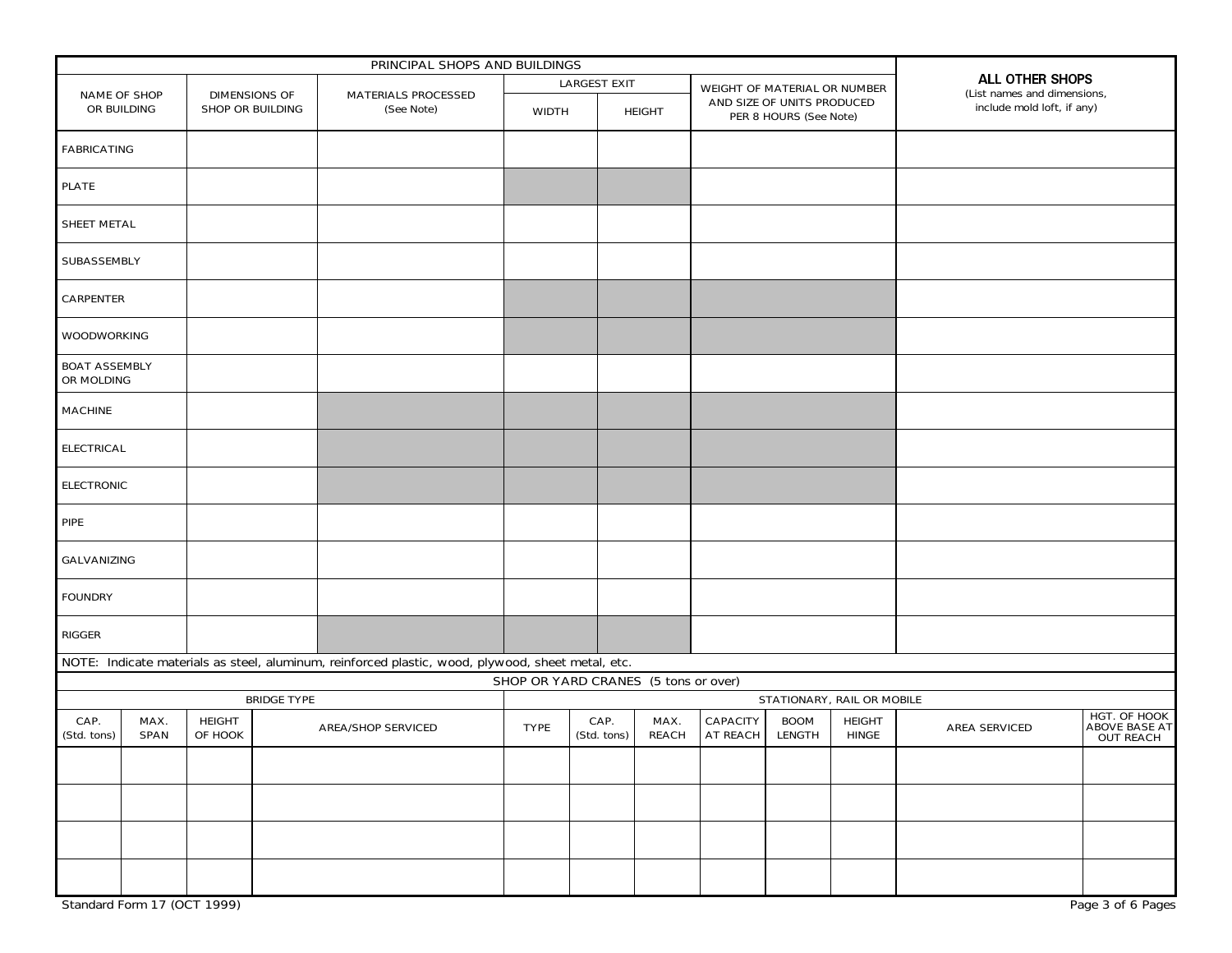| MAJOR ITEMS OF MACHINE TOOLS AND EQUIPMENT (List briefly such of the large items as will indicate the              | STORAGE SPACE (Sq. ft.) FOR COMPONENTS AND MATERIALS (Less                  |                                |
|--------------------------------------------------------------------------------------------------------------------|-----------------------------------------------------------------------------|--------------------------------|
| capacities of all important shops in maximum work piece size, e.g., 30' plate bending rolls, 10' plate shears, 400 | boat storage) (List dimensions for each area, plus type material stored)    |                                |
| ton Hydraulic press, 30' plate furnace, engine lathe 36" x 20" b.c., etc.)                                         |                                                                             |                                |
|                                                                                                                    |                                                                             |                                |
|                                                                                                                    |                                                                             |                                |
|                                                                                                                    |                                                                             |                                |
|                                                                                                                    |                                                                             |                                |
|                                                                                                                    |                                                                             |                                |
|                                                                                                                    |                                                                             |                                |
|                                                                                                                    |                                                                             |                                |
|                                                                                                                    |                                                                             |                                |
|                                                                                                                    |                                                                             |                                |
|                                                                                                                    |                                                                             |                                |
|                                                                                                                    |                                                                             |                                |
|                                                                                                                    |                                                                             |                                |
|                                                                                                                    |                                                                             |                                |
|                                                                                                                    |                                                                             |                                |
|                                                                                                                    |                                                                             |                                |
|                                                                                                                    |                                                                             |                                |
|                                                                                                                    |                                                                             |                                |
|                                                                                                                    |                                                                             |                                |
|                                                                                                                    |                                                                             |                                |
|                                                                                                                    |                                                                             |                                |
|                                                                                                                    |                                                                             |                                |
|                                                                                                                    |                                                                             |                                |
|                                                                                                                    |                                                                             |                                |
|                                                                                                                    |                                                                             |                                |
|                                                                                                                    |                                                                             |                                |
|                                                                                                                    |                                                                             |                                |
|                                                                                                                    |                                                                             |                                |
|                                                                                                                    |                                                                             |                                |
|                                                                                                                    |                                                                             |                                |
|                                                                                                                    |                                                                             |                                |
|                                                                                                                    |                                                                             |                                |
|                                                                                                                    |                                                                             |                                |
|                                                                                                                    | RAW STEEL STORAGE (Sq. ft.)                                                 | WELDING AND ASSEMBLY (Sq. ft.) |
|                                                                                                                    |                                                                             |                                |
|                                                                                                                    | <b>ACREAGE LEGALLY CONTROLLED</b>                                           |                                |
|                                                                                                                    | <b>IN USE</b><br><b>DEVELOPED</b> (Including                                | <b>TOTAL</b> (Including        |
|                                                                                                                    | in use)                                                                     | undeveloped)                   |
|                                                                                                                    |                                                                             |                                |
|                                                                                                                    | <b>EXISTING LOCAL ORDINANCES LIMITING PRODUCTIVE USE</b>                    |                                |
|                                                                                                                    |                                                                             |                                |
|                                                                                                                    |                                                                             |                                |
|                                                                                                                    | LIMITATIONS IMPOSED BY PROPERTY ZONING CLASSIFICATION                       |                                |
|                                                                                                                    |                                                                             |                                |
|                                                                                                                    |                                                                             |                                |
|                                                                                                                    |                                                                             |                                |
|                                                                                                                    | YARD LAYOUT - PLEASE FURNISH A PLOT PLAN OF YARD OR PLANT,<br>IF AVAILABLE. |                                |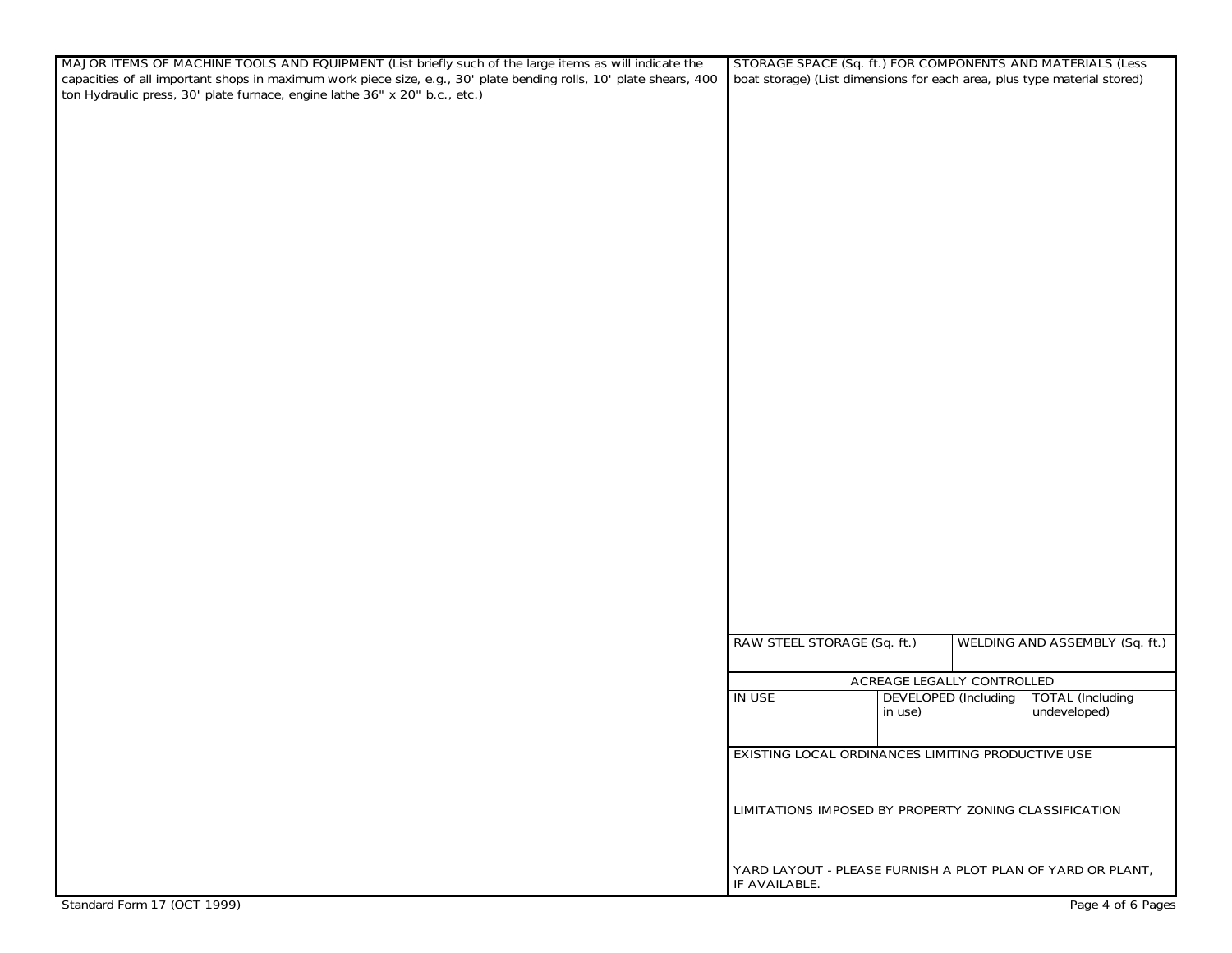| LOCATION OF PRODUCTION FACILITIES FOR PRODUCTS LISTED IN ITEM 8 OF SF 129                                                                                                                                                                                                                                                                                                |                |                                                                                                |                              | ON WATERFRONT           | <b>I PROJECTS UNDER CONSTRUCTION WHICH WILL ALTER NAVIGATIONAL</b>             |
|--------------------------------------------------------------------------------------------------------------------------------------------------------------------------------------------------------------------------------------------------------------------------------------------------------------------------------------------------------------------------|----------------|------------------------------------------------------------------------------------------------|------------------------------|-------------------------|--------------------------------------------------------------------------------|
|                                                                                                                                                                                                                                                                                                                                                                          |                |                                                                                                |                              | <b>YES</b><br><b>NO</b> | RESTRICTIONS (Specify projects and state effect and estimated<br>completions.) |
| <b>EMPLOYMENT</b>                                                                                                                                                                                                                                                                                                                                                        | <b>CURRENT</b> | <b>CURRENT NO. SHIFTS</b>                                                                      | <b>MOBILIZATION - SHIFTS</b> |                         |                                                                                |
| MANAGEMENT,<br><b>ADMINISTRATION</b>                                                                                                                                                                                                                                                                                                                                     |                |                                                                                                |                              |                         |                                                                                |
| PROFESSIONAL, ENGINEERING                                                                                                                                                                                                                                                                                                                                                |                |                                                                                                |                              |                         |                                                                                |
| PROFESSIONAL, TECHNICAL<br>(All others)                                                                                                                                                                                                                                                                                                                                  |                |                                                                                                |                              |                         |                                                                                |
| PRODUCTION, SKILLED                                                                                                                                                                                                                                                                                                                                                      |                |                                                                                                |                              |                         |                                                                                |
| PRODUCTION, SEMISKILLED                                                                                                                                                                                                                                                                                                                                                  |                |                                                                                                |                              |                         |                                                                                |
| PRODUCTION, UNSKILLED                                                                                                                                                                                                                                                                                                                                                    |                |                                                                                                |                              |                         |                                                                                |
| <b>NONPRODUCTION</b>                                                                                                                                                                                                                                                                                                                                                     |                |                                                                                                |                              |                         |                                                                                |
| <b>TOTAL</b>                                                                                                                                                                                                                                                                                                                                                             |                |                                                                                                |                              |                         |                                                                                |
| NUMBER OF PRODUCTION PERSONNEL PRESENTLY ENGAGED IN SHIP AND/OR BOAT<br><b>CONSTRUCTION (</b>                                                                                                                                                                                                                                                                            | $);$ REPAIR (  |                                                                                                |                              |                         |                                                                                |
| APPROXIMATE TOTAL EMPLOYMENT OF ALL AFFILIATED CONCERNS ONLY LISTED IN ITEM 6 OF SF 129<br>(NOTE: An affiliate is a concern that directly, or indirectly through one or more intermediary controls, or is<br>controlled by, or is under common control with, the reporting firm. Common ownership of stock by individuals<br>does not in itself constitute affiliation.) |                |                                                                                                |                              |                         | DESCRIPTION OF TYPES OF WORK NORMALLY SUBCONTRACTED                            |
| DISTANCE TO NEAREST RAILROAD CONNECTION   DISTANCE TO NEAREST AIRPORT - IDENTIFY                                                                                                                                                                                                                                                                                         |                |                                                                                                |                              |                         |                                                                                |
| LARGEST CONVEYANCE AVAILABLE AND MAXIMUM DIMENSIONS OF LOAD, FOR OVERLAND TRANSPORTA-<br>TION OF FINISHED PRODUCTS (Not to exceed limitations imposed by local ordinances)                                                                                                                                                                                               |                |                                                                                                |                              |                         |                                                                                |
|                                                                                                                                                                                                                                                                                                                                                                          |                | NAVIGATIONAL RESTRICTIONS (Indicate all at M.L.W.)                                             |                              |                         |                                                                                |
| MINIMUM CHANNEL TO TIDEWATER                                                                                                                                                                                                                                                                                                                                             |                | MINIMUM HORIZONTAL AND VERTICAL BRIDGE<br><b>CLEARANCES TO TIDEWATER (Identify structures)</b> |                              |                         |                                                                                |
| <b>LIMITING LOCK DIMENSIONS TO TIDEWATER (Identify locks)</b>                                                                                                                                                                                                                                                                                                            |                |                                                                                                |                              |                         |                                                                                |
|                                                                                                                                                                                                                                                                                                                                                                          |                |                                                                                                |                              |                         |                                                                                |